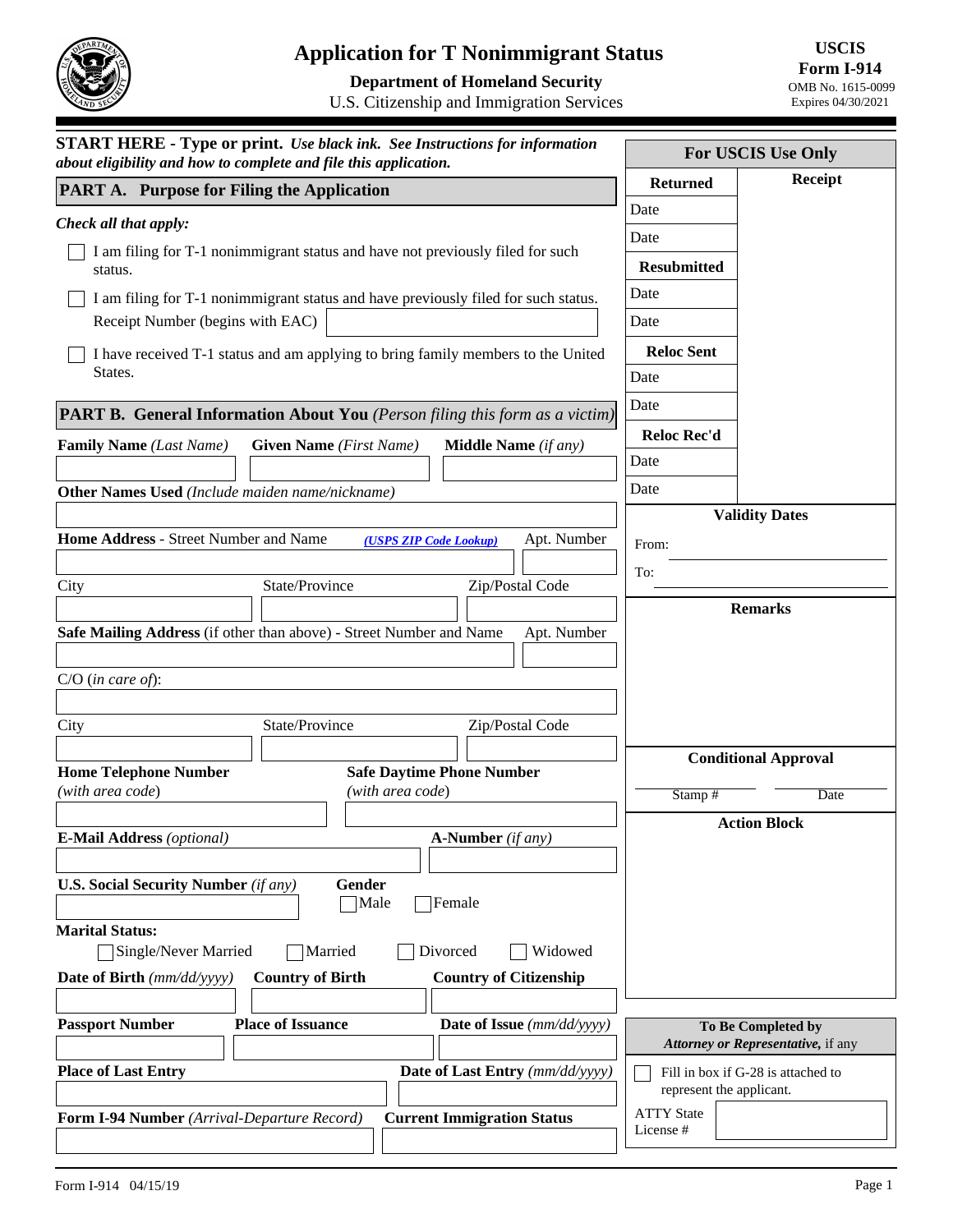## **PART C. Additional Information**

Answers to the following questions about your claim require explanation and supporting documentation. You should attach documents in support of your claim that you are a victim of a severe form of trafficking in persons and the specific facts on which you are relying to support your claim. **You must** attach a personal narrative statement describing the trafficking. If you are only applying for T derivative status for a family member subsequent to your (the principal applicant) initial filing, evidence supporting the original application is not require to be resubmitted with the new Form I-914.

Attach additional sheets of paper as needed. Write your name and Alien Registration Number (A-Number), if any, at the top of each sheet and indicate the number of the item that you are answering. Include the Part and letter or number relating to the additional information you provided (example: Part C, 3).

- $\Box$  Yes  $\Box$  No **1.** I **am** or have been a victim of a severe form of trafficking in persons. *(Attach evidence to support your claim.)*
- **2.** I **am** submitting a law enforcement agency (LEA) declaration on Form I-914, Supplement B, Declaration of Law Enforcement Officer for Victim of Trafficking in Persons. *(If "No," explain why you are not submitting the LEA Certification.)*
- **3.** I am physically present in the United States, American Samoa, or the Commonwealth of the Northern  $Y_{\text{es}} \cap Y_{\text{co}}$ Mariana Islands, or at a port of entry, **on account of trafficking,** or have been allowed entry into the United States to participate in investigative or judicial processes associated with an act or perpetrator of trafficking**.**  *(If "Yes," explain in detail and attach evidence and documents supporting this claim.)*
- **4.** I fear that I will suffer extreme hardship involving unusual and severe harm upon removal. *(If "Yes," explain*  $\Box$  Yes  $\Box$  No *in detail and attach evidence and documents supporting this claim.)*
- **5.** I have reported the crime of which I am claiming to be a victim. *(If "Yes," indicate to which law enforcement*  $\Box$  Yes  $\Box$  No *agency and office you have made the report, the address and phone number of that office, and the case number assigned, if any. If "No," explain the circumstances.)*

| <b>Law Enforcement Agency and Office</b> | <b>Address</b> | <b>Phone Number</b> | <b>Case Number</b> |  |  |
|------------------------------------------|----------------|---------------------|--------------------|--|--|
|                                          |                |                     |                    |  |  |
|                                          |                |                     |                    |  |  |
| Circumstances:                           |                |                     |                    |  |  |
|                                          |                |                     |                    |  |  |
|                                          |                |                     |                    |  |  |

- **6.** I am under *the age of 18 years. (If "Yes," proceed to Question 8.)*
- **7.** I have complied with requests from Federal, State, or local law enforcement authorities for assistance in the investigation or prosecution of acts of trafficking, or am unable to cooperate with such requests due to physical or psychological trauma. *(If "No," explain the circumstances.)*
- $\Box$  Yes  $\Box$  No

 $\Box$  Yes  $\Box$  No

 $\Box$  Yes  $\Box$  No

 $\Box$  Yes  $\Box$  No

**8.** This is the first time I have entered the United States. *(If "No," list each date, place of entry, and under which status you entered the United States for the past five years, and explain the circumstances of your most recent arrival.)*

| Date of Entry | <b>Place of Entry</b> | <b>Status</b> |
|---------------|-----------------------|---------------|
|               |                       |               |
|               |                       |               |
|               |                       |               |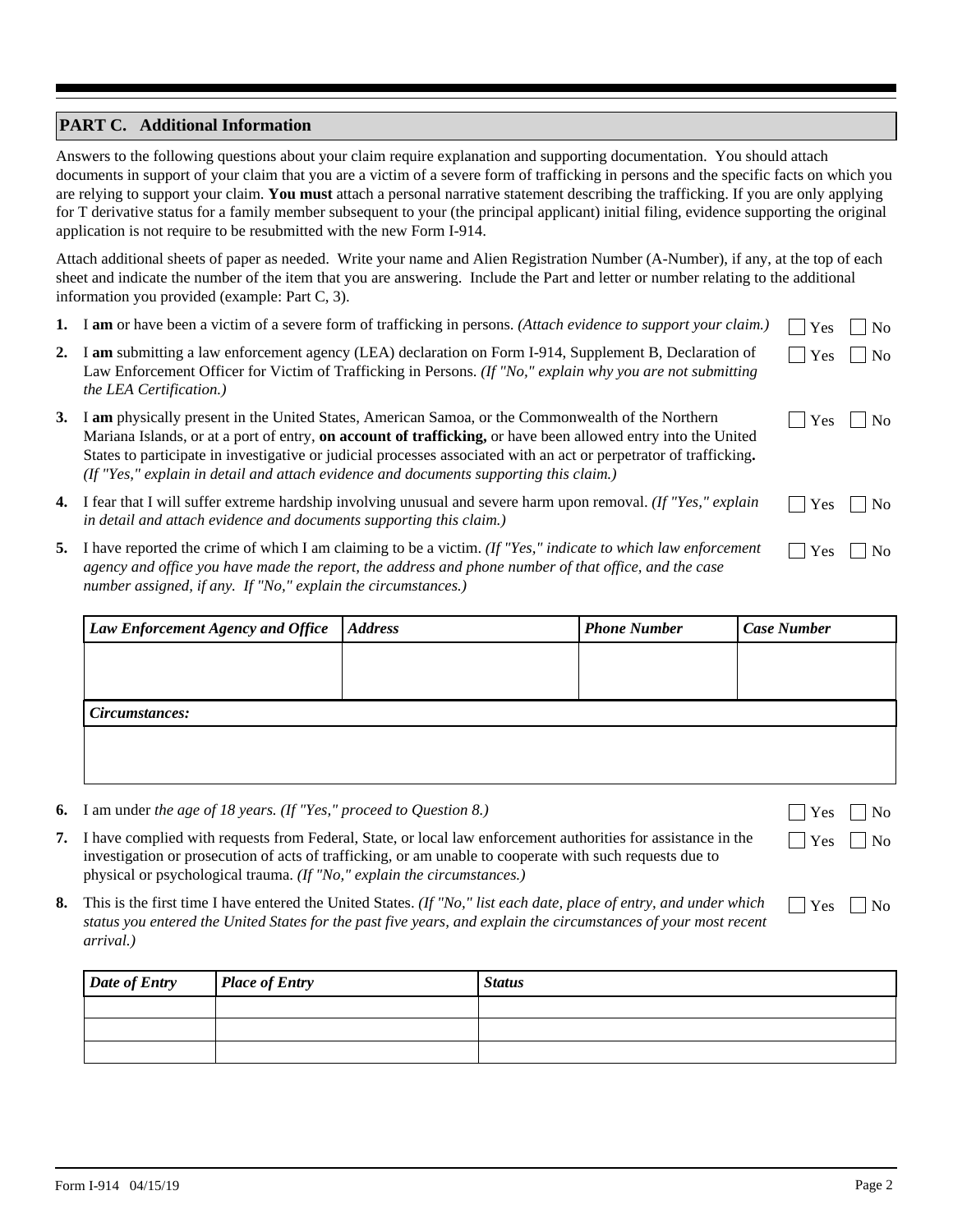| <b>PART C.</b> Additional Information (continued)                                                                                                                                                                                                                                                                                              |                                    |
|------------------------------------------------------------------------------------------------------------------------------------------------------------------------------------------------------------------------------------------------------------------------------------------------------------------------------------------------|------------------------------------|
| 9. My most recent entry was on account of the trafficking that forms the basis for my claim. (Explain the<br>circumstances of your most recent arrival.)                                                                                                                                                                                       | Yes 1<br>$\Box$ No                 |
| 10. I want an Employment Authorization Document.                                                                                                                                                                                                                                                                                               | $ $ $ $ $Y$ es $ $ $ $ $N$ o       |
| 11. I am now applying for one or more eligible family members. (If "Yes," complete and include a Form I-914,<br>Supplement A, Application for Immediate Family Member of T-1 Recipient, for each family member for whom<br>you are now applying. You may also apply to bring eligible family members to the United States at a later<br>date.) | Yes<br>$\overline{\phantom{1}}$ No |

#### **PART D. Processing Information**

Answer the following questions about yourself. For purposes of this application, if applicable, you must answer "Yes" to the following questions, even if your records were sealed or otherwise cleared or if anyone, including a judge, law enforcement officer, or attorney, told you that you no longer have a record. *(If your answer is "Yes" to any one of these questions, explain on a separate sheet of paper. Additionally, explain if any of the acts or circumstances below are related to you having been a victim of a severe form of trafficking. Answering "Yes" does not necessarily mean that you will be denied T nonimmigrant status or are not entitled to adjust your status or register for permanent residence.)*

#### **1.** Have you **EVER**:

| a. Committed a crime or offense for which you have not been arrested?                                                                                                    | Yes | No                              |
|--------------------------------------------------------------------------------------------------------------------------------------------------------------------------|-----|---------------------------------|
| <b>b.</b> Been arrested, cited, or detained by any law enforcement officer (including DHS, former INS, and military<br>officers) for any reason?                         | Yes | No.                             |
| c. Been charged with committing any crime or offense?                                                                                                                    | Yes | $\overline{N_{0}}$<br>$\sim 10$ |
| <b>d.</b> Been convicted of a crime or offense (even if violation was subsequently expunged or pardoned)?                                                                | Yes | N <sub>0</sub>                  |
| e. Been placed in an alternative sentencing or a rehabilitative program (for example: diversion, deferred<br>prosecution, withheld adjudication, deferred adjudication)? | Yes | N <sub>0</sub>                  |
| <b>f.</b> Received a suspended sentence, been placed on probation, or been paroled?                                                                                      | Yes | $\overline{N_{0}}$<br>$\sim$    |
| g. Been in jail or prison?                                                                                                                                               | Yes | No                              |
| h. Been the beneficiary of a pardon, amnesty, rehabilitation, or other act of clemency or similar action?                                                                | Yes | N <sub>0</sub>                  |
| <b>i.</b> Exercised diplomatic immunity to avoid prosecution for a criminal offense in the United States?                                                                | Yes | No                              |

If you answered "Yes" to any of the above questions, complete the following table. If you need more space, use a separate sheet of paper to give the same information.

| Why were you arrested, cited,<br>detained, or charged? | Date of arrest,<br>citation, detention,<br>charge<br>(mm/dd/vvvv) | Where were you arrested,<br>cited, detained, or<br>charged?<br>(City, State, Country) | <b>Outcome or disposition</b><br>(e.g., no charges filed,<br>charges dismissed, jail,<br><i>probation, etc.)</i> |
|--------------------------------------------------------|-------------------------------------------------------------------|---------------------------------------------------------------------------------------|------------------------------------------------------------------------------------------------------------------|
|                                                        |                                                                   |                                                                                       |                                                                                                                  |
|                                                        |                                                                   |                                                                                       |                                                                                                                  |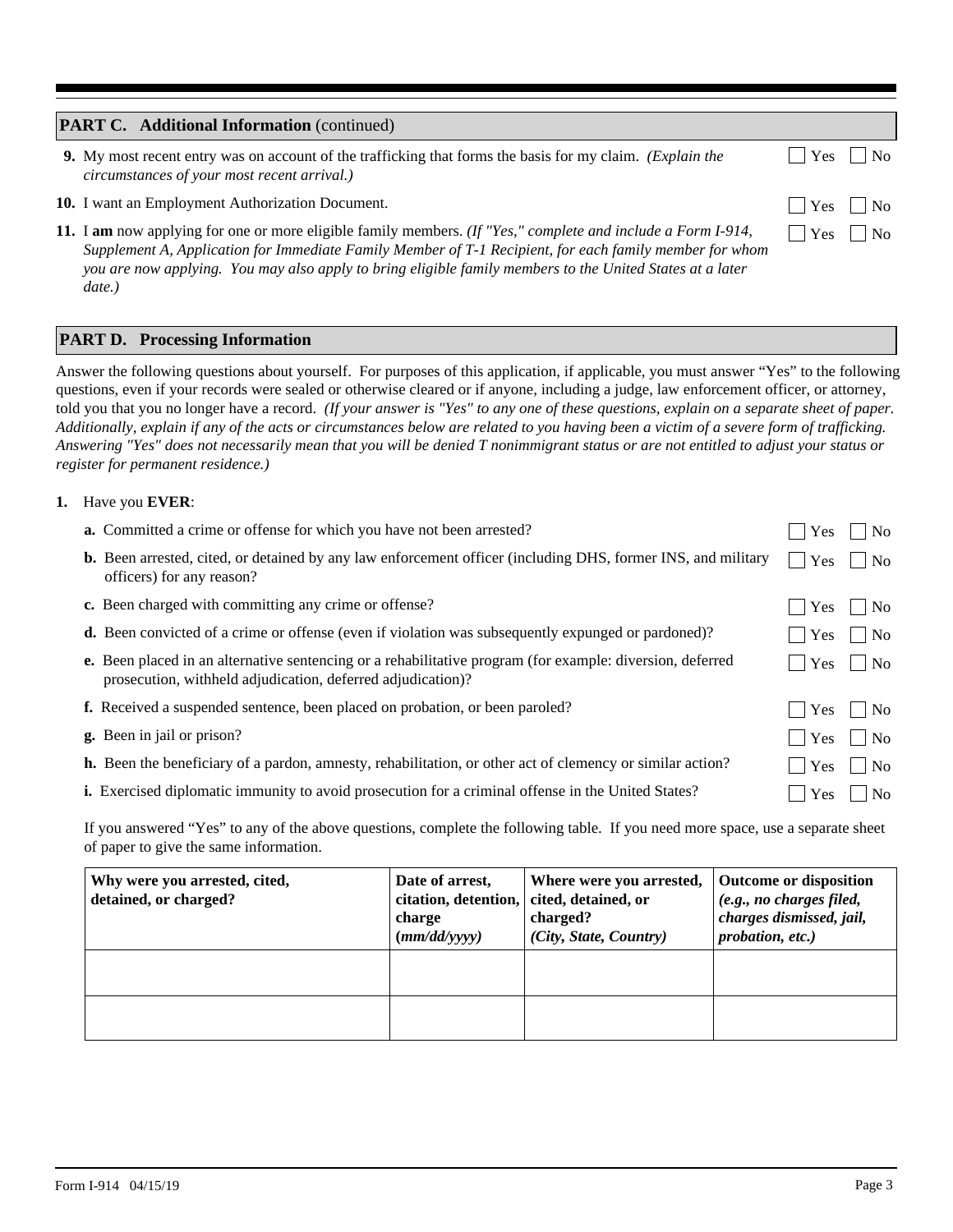|    | <b>PART D. Processing Information (continued)</b>                                                                                                                                                                                                                                                                         |     |                |
|----|---------------------------------------------------------------------------------------------------------------------------------------------------------------------------------------------------------------------------------------------------------------------------------------------------------------------------|-----|----------------|
| 2. | Have you:                                                                                                                                                                                                                                                                                                                 |     |                |
|    | <b>a.</b> Engaged in prostitution or procurement of prostitution or do you intend to engage in prostitution or<br>procurement of prostitution?                                                                                                                                                                            | Yes | No             |
|    | <b>b.</b> EVER engaged in any unlawful commercialized vice, including, but not limited to illegal gambling?                                                                                                                                                                                                               | Yes | No             |
|    | c. EVER knowingly encouraged, induced, assisted, abetted, or aided any alien to try to enter the United States<br>illegally?                                                                                                                                                                                              | Yes | No             |
|    | d. EVER illicitly trafficked in any controlled substance, or knowingly assisted, abetted, or colluded in the<br>illicit trafficking of any controlled substance?                                                                                                                                                          | Yes | N <sub>0</sub> |
| 3. | Have you EVER committed, planned or prepared, participated in, threatened to, attempted to, or conspired to commit, gathered<br>information for, or solicited funds for any of the following:                                                                                                                             |     |                |
|    | a. Hijacking or sabotage of any conveyance (including an aircraft, vessel, or vehicle)?                                                                                                                                                                                                                                   | Yes | No             |
|    | <b>b.</b> Seizing or detaining, and threatening to kill, injure, or continue to detain, another individual in order to<br>compel a third person (including a governmental organization) to do or abstain from doing any act as an<br>explicit or implicit condition for the release of the individual seized or detained? | Yes | No             |
|    | c. Assassination?                                                                                                                                                                                                                                                                                                         | Yes | No             |
|    | d. The use of any firearm with intent to endanger, directly or indirectly, the safety of one or more individual or<br>to cause substantial damage to property?                                                                                                                                                            | Yes | N <sub>0</sub> |
|    | e. The use of any biological agent; chemical agent; or nuclear weapon or device; explosive; or other weapon<br>or dangerous device, with intent to endanger, directly or indirectly, the safety of one or more individuals or<br>to cause substantial damage to property?                                                 | Yes | N <sub>0</sub> |
| 4. | Have you EVER been a member of, solicited money or members for, provided support for, attended military training (as defined<br>in section $2339D(c)(1)$ of title 18, United States Code) by or on behalf of, or been associated with an organization that is:                                                            |     |                |
|    | a. Designated as a terrorist organization under section 219 of the Immigration and Nationality Act?                                                                                                                                                                                                                       | Yes | No             |
|    | <b>b.</b> Any other group of two or more individuals, whether organized or not, which has engaged in or has a<br>subgroup which has engaged in:                                                                                                                                                                           |     |                |
|    | 1. Hijacking or sabotage of any conveyance (including an aircraft, vessel, or vehicle)?                                                                                                                                                                                                                                   | Yes | No             |
|    | 2. Seizing or detaining, and threatening to kill, injure, or continue to detain another individual in order to<br>compel a third person (including a governmental organization) to do or abstain from doing any act as an<br>explicit or implicit condition for the release of the individual seized or detained?         | Yes | No             |
|    | 3. Assassination?                                                                                                                                                                                                                                                                                                         | Yes | N <sub>0</sub> |
|    | 4. The use of any firearm with intent to endanger, directly or indirectly, the safety of one or more<br>individual or to cause substantial damage to property?                                                                                                                                                            | Yes | No             |
|    | 5. Soliciting money or members or otherwise providing material support to a terrorist organization?                                                                                                                                                                                                                       | Yes | N <sub>0</sub> |
|    | 6. The use of any biological agent; chemical agent; or nuclear weapon or device; explosive, or other<br>weapon or dangerous device, with intent to endanger, directly or indirectly, the safety of one or more<br>individuals or to cause substantial damage to property?                                                 | Yes | No             |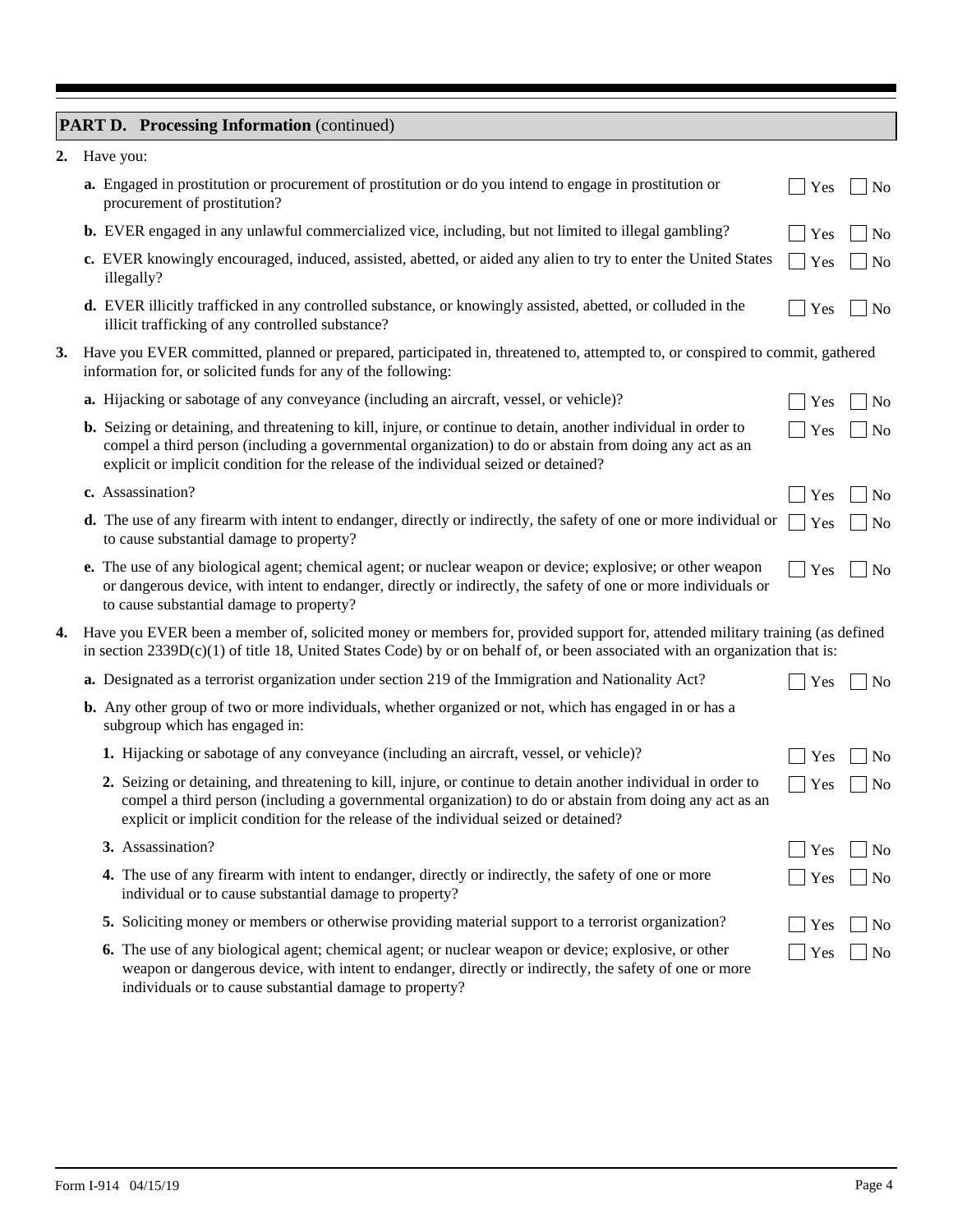|    | <b>PART D. Processing Information</b> (continued)                                                                                                                                                                                                                                                                                                                                                                                |     |                |
|----|----------------------------------------------------------------------------------------------------------------------------------------------------------------------------------------------------------------------------------------------------------------------------------------------------------------------------------------------------------------------------------------------------------------------------------|-----|----------------|
| 5. | Do you intend to engage in the United States in:                                                                                                                                                                                                                                                                                                                                                                                 |     |                |
|    | a. Espionage?                                                                                                                                                                                                                                                                                                                                                                                                                    | Yes | No             |
|    | <b>b.</b> Any unlawful activity, or any activity the purpose of which is in opposition, to control, or overthrow of the<br>government of the United States?                                                                                                                                                                                                                                                                      | Yes | N <sub>o</sub> |
|    | c. Solely, principally, or incidentally in any activity related to espionage or sabotage or to violate any law<br>involving the export of goods, technology, or sensitive information?                                                                                                                                                                                                                                           | Yes | N <sub>0</sub> |
| 6. | Have you ever been or do you continue to be a member of the Communist or other totalitarian party, except<br>when membership was involuntary?                                                                                                                                                                                                                                                                                    | Yes | N <sub>0</sub> |
| 7. | Have you, during the period of March 23, 1933, to May 8, 1945, in association with either the Nazi<br>Government of Germany or any organization or government associated or allied with the Nazi Government of<br>Germany, ever ordered, incited, assisted, or otherwise participated in the persecution of any person because of<br>race, religion, nationality, membership in a particular social group, or political opinion? | Yes | N <sub>0</sub> |
| 8. | Have you EVER been present or nearby when any person was:                                                                                                                                                                                                                                                                                                                                                                        |     |                |
|    | a. Intentionally killed, tortured, beaten, or injured?                                                                                                                                                                                                                                                                                                                                                                           | Yes | N <sub>0</sub> |
|    | <b>b.</b> Displaced or moved from his or her residence by force, compulsion, or duress?                                                                                                                                                                                                                                                                                                                                          | Yes | N <sub>0</sub> |
|    | c. In any way compelled or forced to engage in any kind of sexual contact or relations?                                                                                                                                                                                                                                                                                                                                          | Yes | N <sub>o</sub> |
| 9. | a. Are removal, exclusion, rescission, or deportation proceedings pending against you?                                                                                                                                                                                                                                                                                                                                           | Yes | No             |
|    | <b>b.</b> Have removal, exclusion, rescission, or deportation proceedings EVER been initiated against you?                                                                                                                                                                                                                                                                                                                       | Yes | No             |
|    | c. Have you EVER been removed, excluded, or deported from the United States?                                                                                                                                                                                                                                                                                                                                                     | Yes | No             |
|    | d. Have you EVER been ordered to be removed, excluded, or deported from the United States?                                                                                                                                                                                                                                                                                                                                       | Yes | N <sub>o</sub> |
|    | e. Have you EVER been denied a visa or denied admission to the United States? (If a visa was denied,<br>explain why on a separate sheet of paper.)                                                                                                                                                                                                                                                                               | Yes | N <sub>0</sub> |
|    | f. Have you EVER been granted voluntary departure by an immigration officer or an immigration judge and<br>failed to depart within the allotted time?                                                                                                                                                                                                                                                                            | Yes | N <sub>0</sub> |
|    | 10. Have you EVER ordered, incited, called for, committed, assisted, helped with, or otherwise participated in any of the following:                                                                                                                                                                                                                                                                                             |     |                |
|    | a. Acts involving torture or genocide?                                                                                                                                                                                                                                                                                                                                                                                           | Yes | No             |
|    | <b>b.</b> Killing any person?                                                                                                                                                                                                                                                                                                                                                                                                    | Yes | N <sub>o</sub> |
|    | c. Intentionally and severely injuring any person?                                                                                                                                                                                                                                                                                                                                                                               | Yes | No             |
|    | d. Engaging in any kind of sexual contact or relations with any person who was being forced or threatened?                                                                                                                                                                                                                                                                                                                       | Yes | No             |
|    | e. Limiting or denying any person's ability to exercise religious beliefs?                                                                                                                                                                                                                                                                                                                                                       | Yes | No             |
|    | 11. Have you EVER:                                                                                                                                                                                                                                                                                                                                                                                                               |     |                |
|    | a. Served in, been a member of, assisted in, or participated in any military unit, paramilitary unit, police unit,<br>self-defense unit, vigilante unit, rebel group, guerrilla group, militia, or insurgent organization?                                                                                                                                                                                                       | Yes | N <sub>0</sub> |
|    | <b>b.</b> Served in any prison, jail, prison camp, detention facility, labor camp, or any other situation that involved<br>detaining persons?                                                                                                                                                                                                                                                                                    | Yes | No             |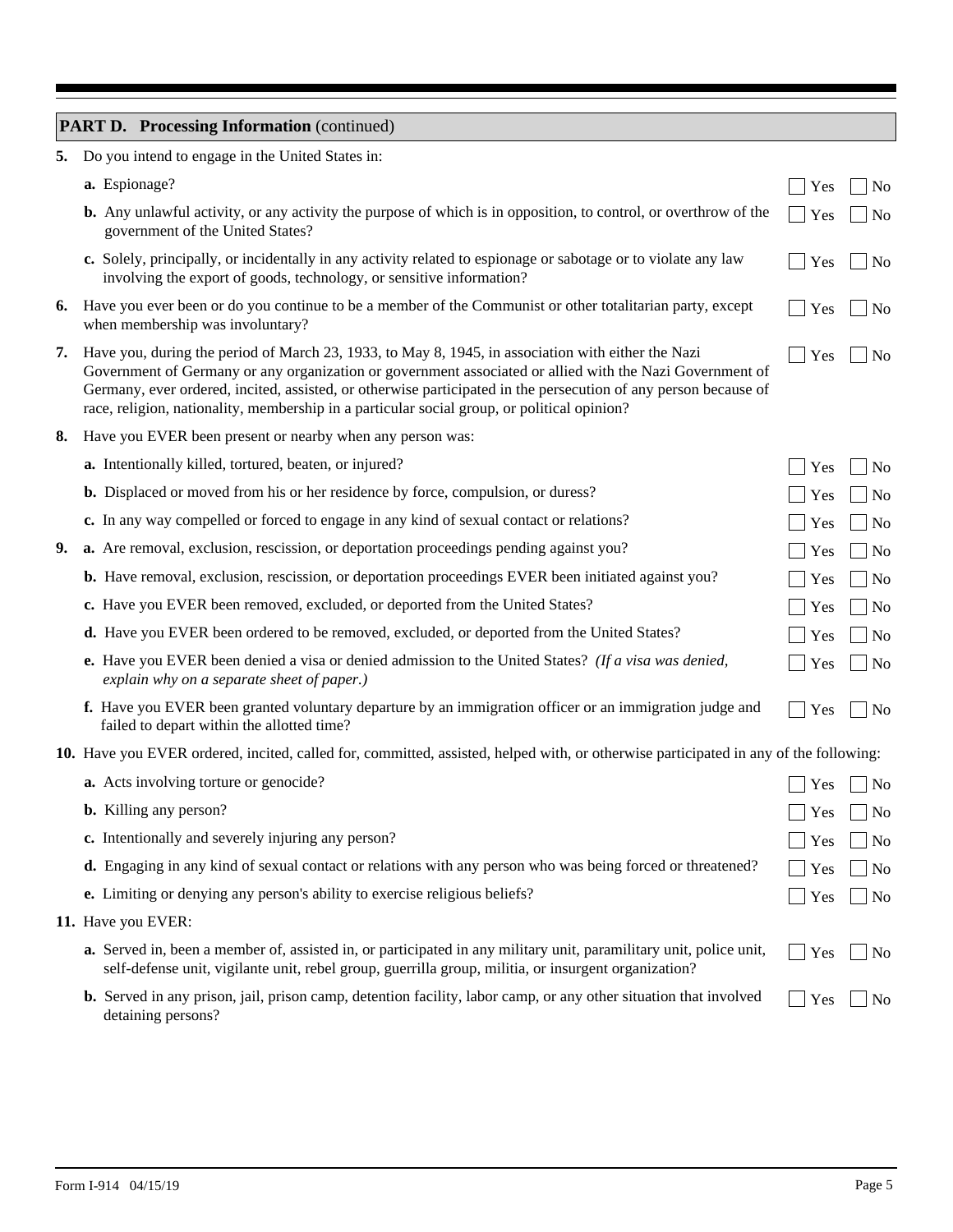| <b>PART D. Processing Information</b> (continued)                                                                                                                                                                                                                      |                         |
|------------------------------------------------------------------------------------------------------------------------------------------------------------------------------------------------------------------------------------------------------------------------|-------------------------|
|                                                                                                                                                                                                                                                                        |                         |
| 12. Have you EVER been a member of, assisted in, or participated in any group, unit, or organization of any kind<br>in which you or other persons used any type of weapon against any person or threatened to do so?                                                   | Yes<br>N <sub>0</sub>   |
| 13. Have you EVER assisted or participated in selling or providing weapons to any person who to your<br>knowledge used them against another person, or in transporting weapons to any person who to your<br>knowledge used them against another person?                | Yes<br>N <sub>0</sub>   |
| 14. Have you EVER received any type of military, paramilitary, or weapons training?                                                                                                                                                                                    | No<br>Yes               |
| 15. Are you under a final order or civil penalty for violating section 274C (producing and/or using false<br>documentation to unlawfully satisfy a requirement of the Immigration and Nationality Act)?                                                                | Yes<br>N <sub>0</sub>   |
| 16. Have you EVER, by fraud or willful misrepresentation of a material fact, sought to procure, or procured, a<br>visa or other documentation, for entry into the United States or any immigration benefit?                                                            | Yes<br>$\overline{N_0}$ |
| 17. Have you EVER left the United States to avoid being drafted into the U.S. Armed Forces?                                                                                                                                                                            | No<br>Yes               |
| 18. Have you EVER been a J nonimmigrant exchange visitor who was subject to the two-year foreign residence<br>requirement and not yet complied with that requirement or obtained a waiver of such?                                                                     | Yes<br>N <sub>0</sub>   |
| 19. Have you EVER detained, retained, or withheld the custody of a child, having a lawful claim to U.S.<br>citizenship, outside the United States from a U.S. citizen granted custody?                                                                                 | Yes<br>N <sub>0</sub>   |
| 20. Do you plan to practice polygamy in the United States?                                                                                                                                                                                                             | N <sub>o</sub><br>Yes   |
| 21. Have you entered the United States as a stowaway?                                                                                                                                                                                                                  | N <sub>o</sub><br>Yes   |
| 22. a. Do you have a communicable disease of public health significance?                                                                                                                                                                                               | N <sub>0</sub><br>Yes   |
| <b>b.</b> Do you have or have you had a physical or mental disorder and behavior (or a history of behavior that is<br>likely to recur) associated with the disorder which has posed or may pose a threat to the property, safety,<br>or welfare of yourself or others? | N <sub>0</sub><br>Yes   |
| c. Are you now or have you been a drug abuser or drug addict?                                                                                                                                                                                                          | Yes<br>N <sub>0</sub>   |

# **PART E. Information About Your Family Members**

Provide the following information about your spouse and all of your sons and daughters. If you need more space, attach an additional sheet of paper.

1. Spouse

| <b>Family Name</b> ( <i>Last Name</i> ) | <b>Given Name</b> <i>(First Name)</i> |                         |  |  | <b>Middle Name</b> ( <i>if any</i> ) | <b>Date of Birth</b> ( $mm/dd/yyyy$ ) |  |
|-----------------------------------------|---------------------------------------|-------------------------|--|--|--------------------------------------|---------------------------------------|--|
|                                         |                                       |                         |  |  |                                      |                                       |  |
| Country of Birth                        |                                       | <b>Current Location</b> |  |  |                                      |                                       |  |
|                                         |                                       |                         |  |  |                                      |                                       |  |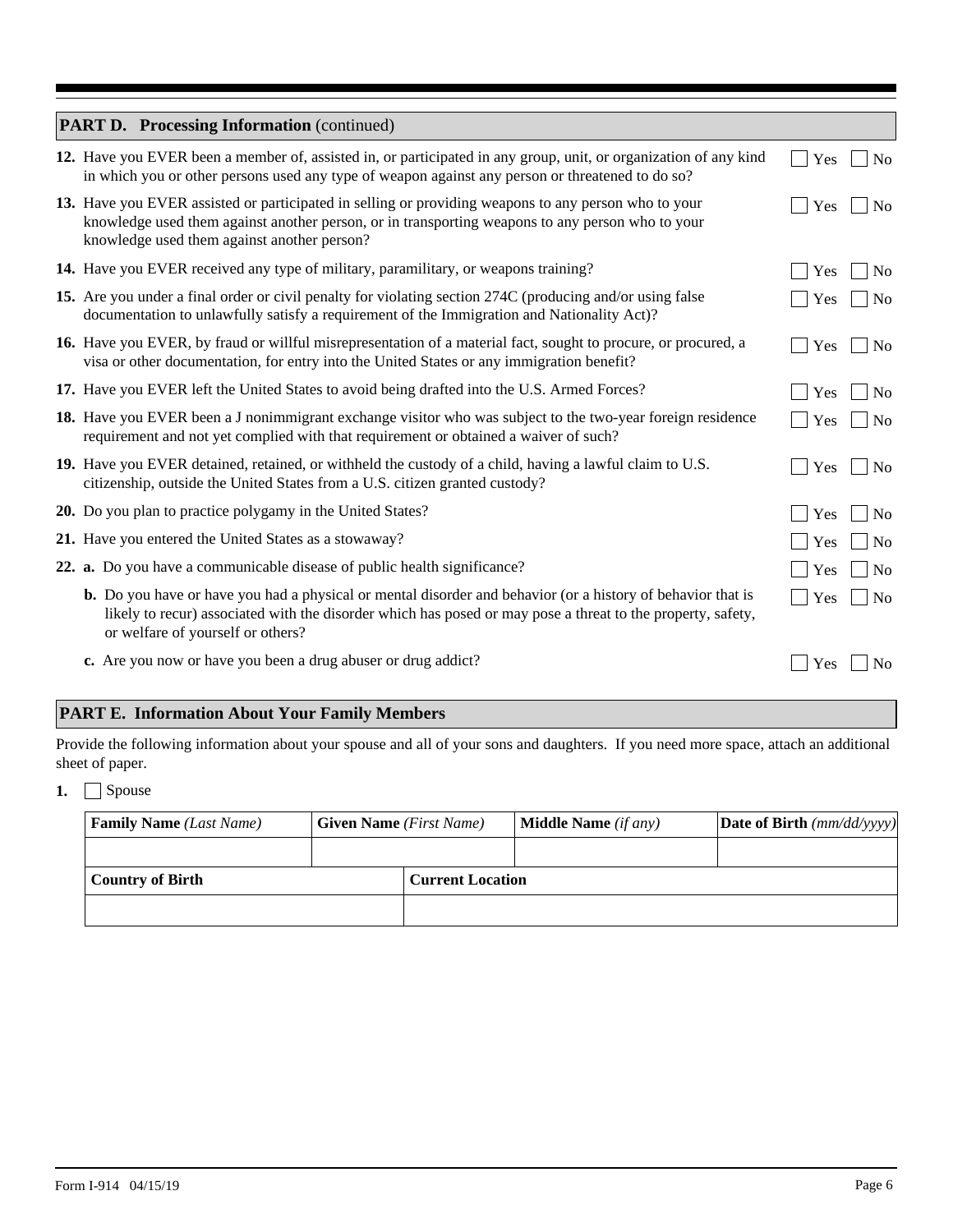#### **PART E. Information About Your Family Members (continued)**

#### **2.** Children

| a. | <b>Family Name</b> ( <i>Last Name</i> ) |  | <b>Given Name</b> ( <i>First Name</i> )<br><b>Middle Name</b> (if any) |                             |                         | Date of Birth (mm/dd/yyyy)            |  |
|----|-----------------------------------------|--|------------------------------------------------------------------------|-----------------------------|-------------------------|---------------------------------------|--|
|    | <b>Country of Birth</b>                 |  | Relationship                                                           |                             | <b>Current Location</b> |                                       |  |
| b. | Family Name (Last Name)                 |  | <b>Middle Name</b> (if any)<br><b>Given Name</b> ( <i>First Name</i> ) |                             |                         | Date of Birth (mm/dd/yyyy)            |  |
|    | <b>Country of Birth</b>                 |  | Relationship                                                           |                             | <b>Current Location</b> |                                       |  |
| c. | Family Name (Last Name)                 |  | <b>Given Name</b> ( <i>First Name</i> )                                | <b>Middle Name</b> (if any) |                         | <b>Date of Birth</b> ( $mm/dd/yyyy$ ) |  |
|    | <b>Country of Birth</b>                 |  | Relationship                                                           |                             | <b>Current Location</b> |                                       |  |

Complete Form I-914, Supplement A, Application for Family Member of T-1 Recipient, for each family member listed above for whom you are now applying to have join you in the United States, and attach it to this application.

## **PART F. Applicant's Statement, Contact Information, Declaration, Certification, and Signature**

**NOTE:** Read the **Penalties** section of the Form I-914 Instructions before completing this part.

#### *Applicant's Statement*

**NOTE:** Select the box for either **Item A.** or **B.** in **Item Number 1.** If applicable, select the box for **Item Number 2.**

- **1.** Applicant's Statement Regarding the Interpreter
	- A.  $\Box$  I can read and understand English, and I have read and understand every question and instruction on this application and my answer to every question.
	- The interpreter named in **Part G.** read to me every question and instruction on this application and my answer to every **B.** question in

a language in which I am fluent, and I understood everything.

**2.** Applicant's Statement Regarding the Preparer

At my request, the preparer named in **Part H.**,

prepared this application for me based only upon information I provided or authorized.

,

,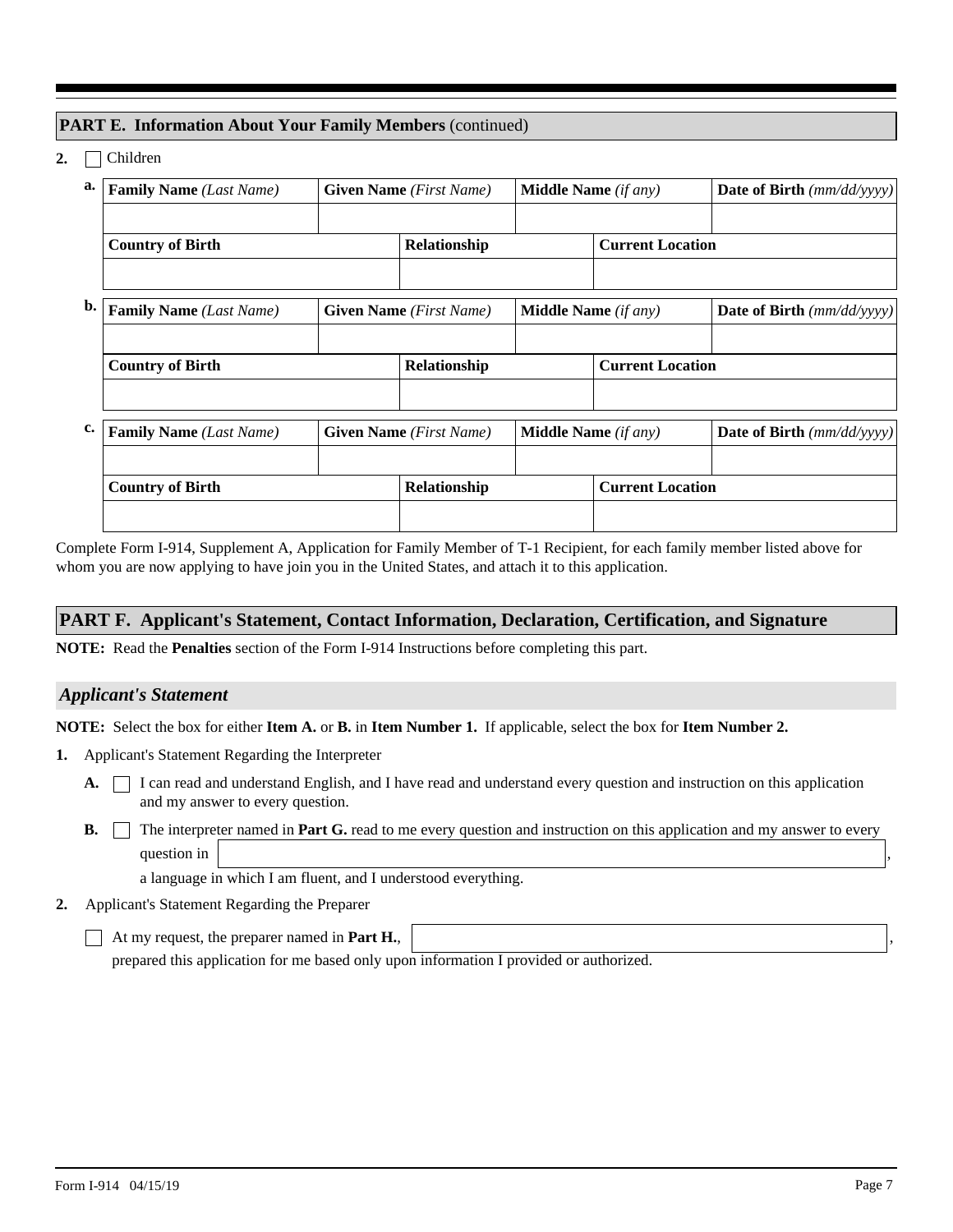## **PART F. Applicant's Statement, Contact Information, Declaration, Certification, and Signature**  (continued)

## *Applicant's Contact Information*

- 
- **3.** Applicant's Daytime Telephone Number **4.** Applicant's Mobile Telephone Number (if any)
- **5.** Applicant's Email Address (if any)

## *Applicant's Declaration and Certification*

Copies of any documents I have submitted are exact photocopies of unaltered, original documents, and I understand that USCIS may require that I submit original documents to USCIS at a later date. Furthermore, I authorize the release of any information from any and all of my records that USCIS may need to determine my eligibility for the immigration benefit that I seek.

I authorize the release of any information from my record that USCIS needs to determine eligibility for the benefit I am seeking to investigate my claim, and to investigate fraudulent claims. I further authorize USCIS to release information to law enforcement agencies and prosecutors investigating crimes of trafficking or related crimes. I further authorize USCIS to release information to Federal, State, and local public and private agencies providing benefits, to be used solely in making determinations of eligibility for benefits pursuant to 8 USC 1641(c).

I furthermore authorize release of information contained in this application, in supporting documents, and in my USCIS records, to other entities and persons where necessary for the administration and enforcement of U.S. immigration law.

I understand that USCIS may require me to appear for an appointment to take my biometrics (fingerprints, photograph, and/or signature) and, at that time, if I am required to provide biometrics, I will be required to sign an oath reaffirming that:

- **1)** I reviewed and understood all of the information contained in, and submitted with, my application; and
- **2)** All of this information was complete, true, and correct at the time of filing.

I certify, under penalty of perjury, that all of the information in my application and any document submitted with it were provided or authorized by me, that I reviewed and understand all of the information contained in, and submitted with, my application and that all of this information is complete, true, and correct.

#### *Applicant's Signature*

| 6. | Applicant's Signature (sign in ink) | Date of Signature (mm/dd/yyyy) |
|----|-------------------------------------|--------------------------------|
|    |                                     |                                |

**NOTE TO ALL APPLICANTS:** If you do not completely fill out this application or fail to submit required documents listed in the Instructions, USCIS may deny your application.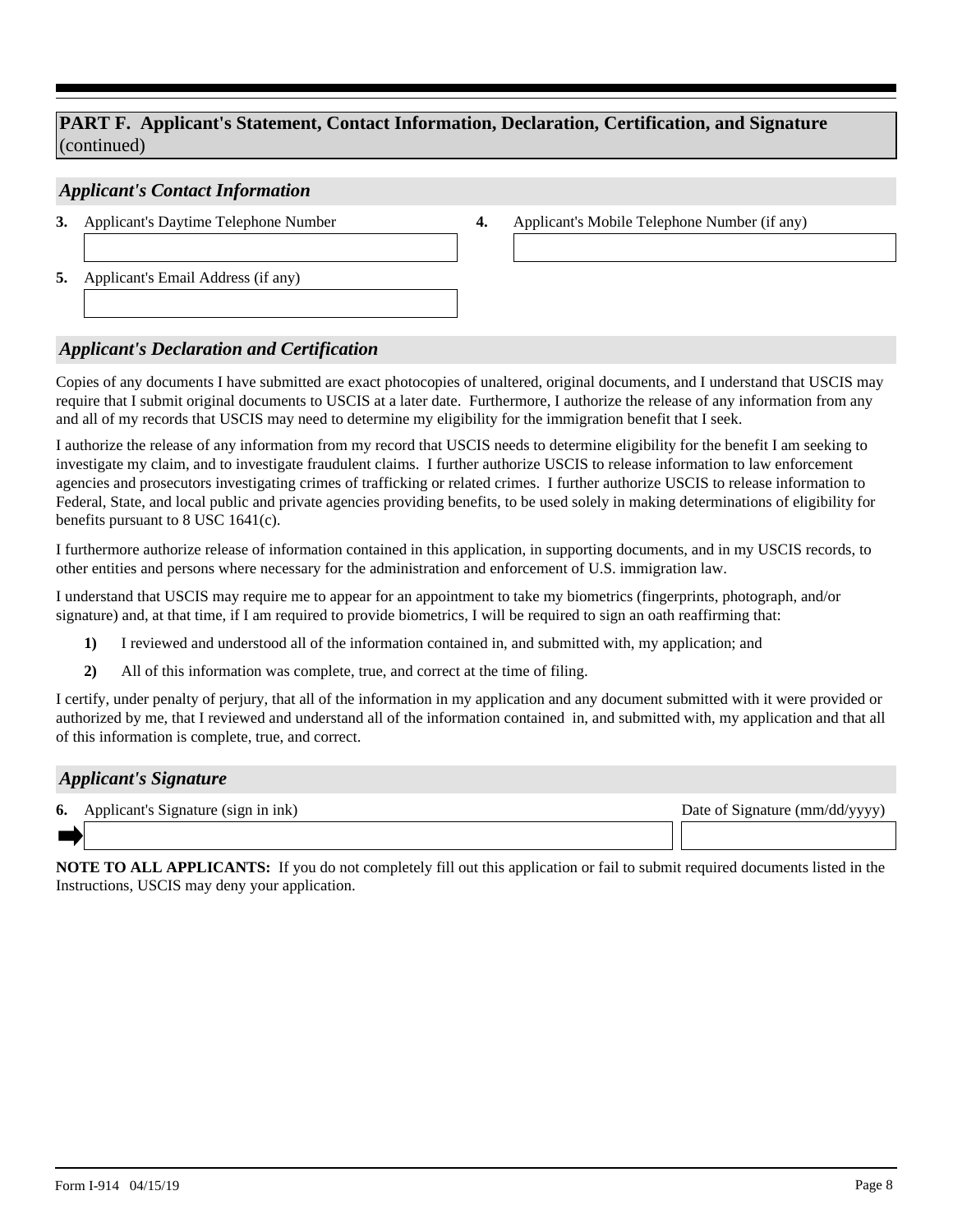# **PART G. Interpreter's Contact Information, Certification, and Signature**

Provide the following information about the interpreter.

# *Interpreter's Full Name*

| 1.                                                                                                                                      | Interpreter's Family Name (Last Name)                                                                                |    | Interpreter's Given Name (First Name)          |                       |                                                             |  |
|-----------------------------------------------------------------------------------------------------------------------------------------|----------------------------------------------------------------------------------------------------------------------|----|------------------------------------------------|-----------------------|-------------------------------------------------------------|--|
|                                                                                                                                         |                                                                                                                      |    |                                                |                       |                                                             |  |
| 2.                                                                                                                                      | Interpreter's Business or Organization Name (if any)                                                                 |    |                                                |                       |                                                             |  |
|                                                                                                                                         |                                                                                                                      |    |                                                |                       |                                                             |  |
|                                                                                                                                         | <b>Interpreter's Mailing Address</b>                                                                                 |    |                                                |                       |                                                             |  |
| 3.                                                                                                                                      | <b>Street Number and Name</b>                                                                                        |    |                                                | Apt. Ste. Flr. Number |                                                             |  |
|                                                                                                                                         |                                                                                                                      |    |                                                |                       |                                                             |  |
|                                                                                                                                         | City or Town                                                                                                         |    |                                                | <b>State</b>          | <b>ZIP</b> Code                                             |  |
|                                                                                                                                         |                                                                                                                      |    |                                                | $\blacktriangledown$  |                                                             |  |
|                                                                                                                                         | Postal Code<br>Province                                                                                              |    | Country                                        |                       |                                                             |  |
|                                                                                                                                         |                                                                                                                      |    |                                                |                       |                                                             |  |
|                                                                                                                                         | <b>Interpreter's Contact Information</b>                                                                             |    |                                                |                       |                                                             |  |
| 4.                                                                                                                                      | Interpreter's Daytime Telephone Number                                                                               | 5. | Interpreter's Mobile Telephone Number (if any) |                       |                                                             |  |
|                                                                                                                                         |                                                                                                                      |    |                                                |                       |                                                             |  |
| 6.                                                                                                                                      | Interpreter's Email Address (if any)                                                                                 |    |                                                |                       |                                                             |  |
|                                                                                                                                         |                                                                                                                      |    |                                                |                       |                                                             |  |
|                                                                                                                                         | <b>Interpreter's Certification</b>                                                                                   |    |                                                |                       |                                                             |  |
|                                                                                                                                         | I certify, under penalty of perjury, that:                                                                           |    |                                                |                       |                                                             |  |
| I am fluent in English and                                                                                                              |                                                                                                                      |    |                                                |                       | which is the same language specified in Part F., Item B. in |  |
| Item Number 1., and I have read to this applicant in the identified language every question and instruction on this application and his |                                                                                                                      |    |                                                |                       |                                                             |  |
| or her answer to every question. The applicant informed me that he or she understands every instruction, question, and answer on the    |                                                                                                                      |    |                                                |                       |                                                             |  |
|                                                                                                                                         | application, including the Applicant's Declaration and Certification, and has verified the accuracy of every answer. |    |                                                |                       |                                                             |  |

# *Interpreter's Signature*

| . . | Interpreter's Signature (sign in ink) | Date of Signature ( $mm/dd/vyyy$ ) |
|-----|---------------------------------------|------------------------------------|
|     |                                       |                                    |